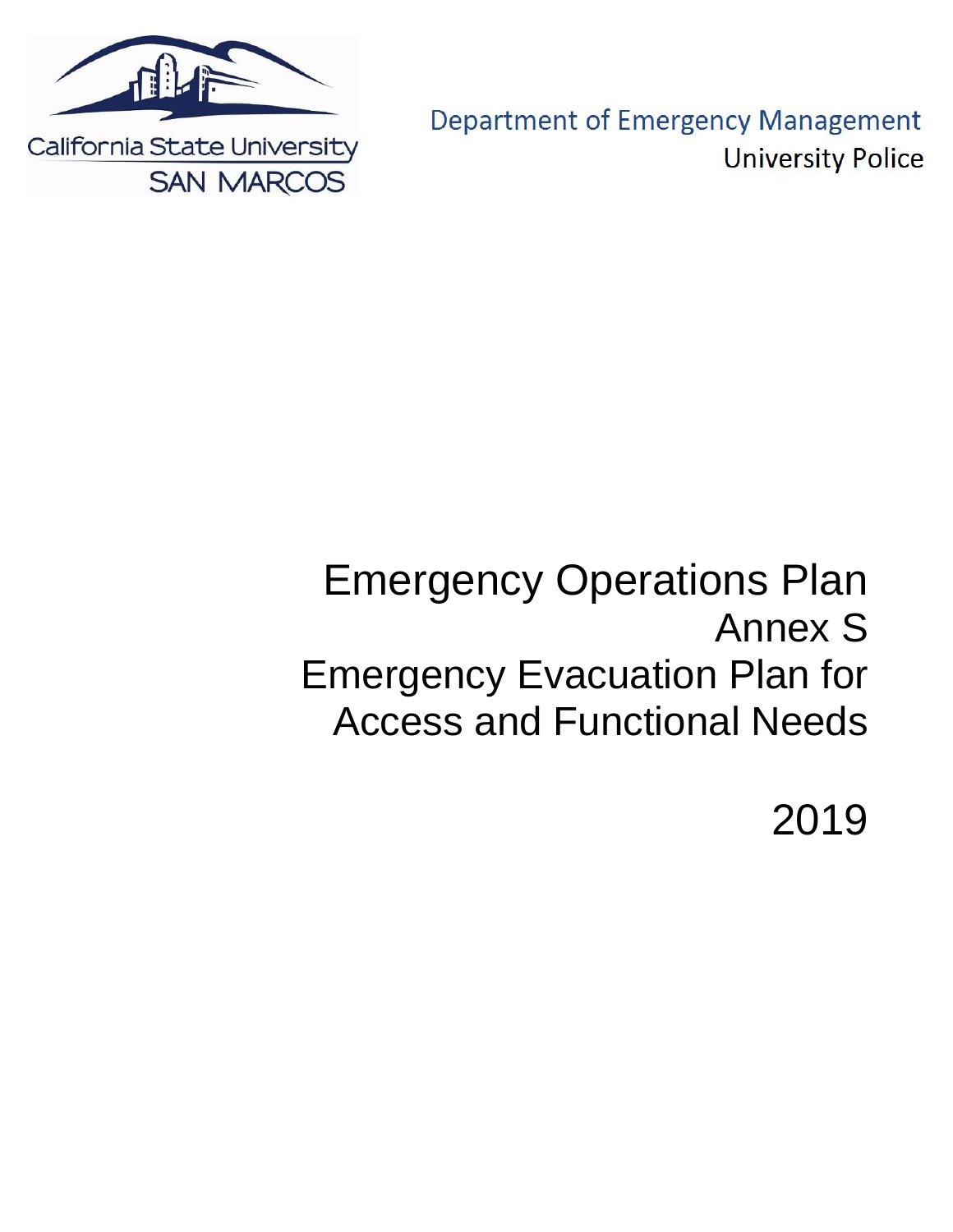## Table of Contents

| Emergency Evacuation Guidelines for Persons with Disabilities2 |  |
|----------------------------------------------------------------|--|
|                                                                |  |
|                                                                |  |
|                                                                |  |
|                                                                |  |
|                                                                |  |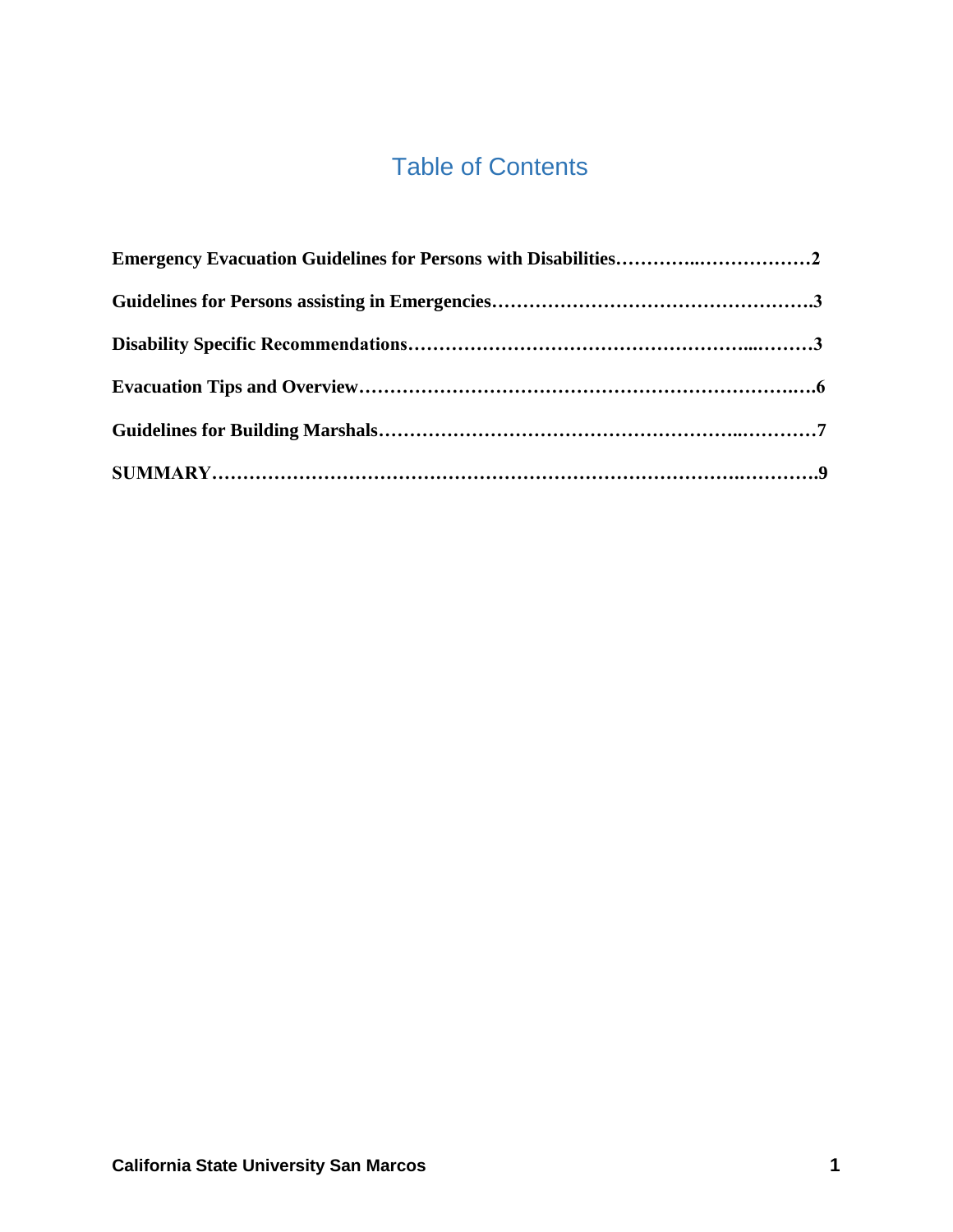### **Guidelines for Persons with Disabilities**

The following information is designed to offer guidance in designing an emergency evacuation plan that takes into account persons with disabilities who may be in the building. It is applicable to buildings that have both offices and classrooms in them. It will need to be modified to address unique aspects of some buildings and the personnel located in those buildings. These procedures, regardless of the type of emergency, do not provide for all possible emergency scenarios. Please take time to read and become familiar with its contents. Administrators, Faculty and Staff are responsible for directing evacuation from their work areas, depending on the building and circumstances. The designated Building Marshals and other appropriate personnel should be familiar with this Emergency Evacuation Plan.

Evacuation of persons with disabilities should be given the highest priority in all emergencies. In an emergency situation, it is important that students, faculty and staff are familiar with the needs of those with disabilities.

#### **Guidelines for Persons with Disabilities in Emergencies**

Individuals with disabilities are encouraged to convey their needs to each instructor at the beginning of the semester. This approach should also be used if you are an employee with a disability in letting supervisor and co-workers know of any specific needs you might have if required to evacuate.

It is good practice for everyone to become familiar with the buildings they frequent, its exits and evacuation areas. Directional signage should be followed to exits and identified evacuation areas. Here are some additional recommendations:

- a. Establish a buddy system and alternate for each class. Individuals with disabilities should prepare for an emergency ahead of time by working with a classmate, instructor, supervisor, or co-worker for possible assistance if needed in the event of an emergency.
- b. If assistance is not immediately available, individuals with disabilities should remain near the stairwell landings and elevator lobbies and continue to call for help until evacuated.
- c. People who cannot speak loudly, or with voice / speech impairments, should carry a whistle or have other means of attracting the attention of others. However, there are apps available that can be used to make a loud whistle noise or even to permit your SMART phone to provide a strobe type light effect.
- d. Be familiar with alarm signals.
- e. When evacuation is required, leave non-essential items in the room to avoid wasting time.
- f. If necessary, wait for rescue  $&$  remain calm.
- g. If you suspect a fire is behind a door; cover your hand to provide protection, then test the door by touching it. If it is hot Do NOT use the door as an exit. Try to find an alternate route for an exit.
- h. Elevators: Do NOT use elevators unless authorized to do so by first responders. Elevators could fail during a fire, earthquake or flood.
- i. DO NOT re-enter a building until permitted by emergency personnel.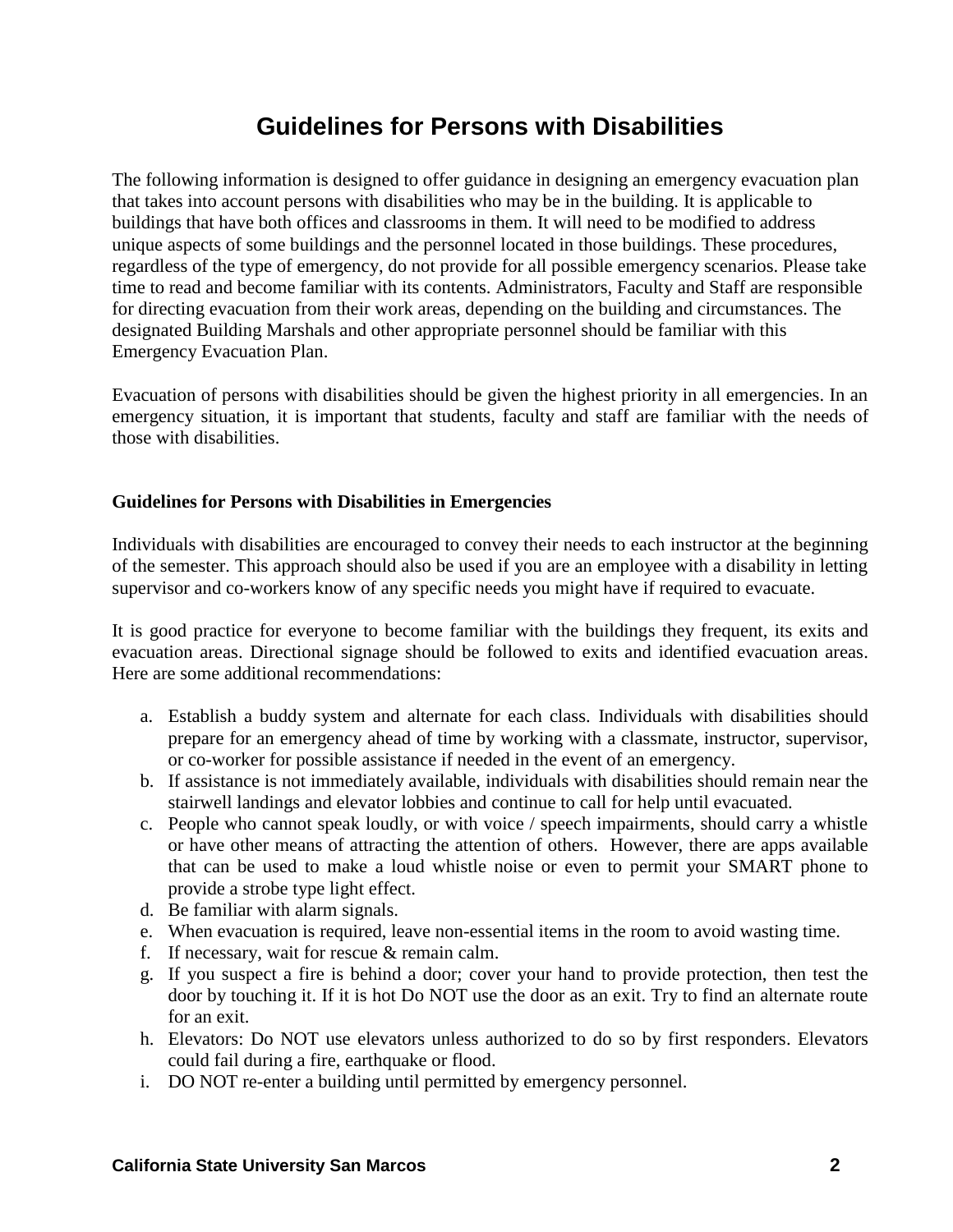#### **Guidelines for Persons assisting in Emergencies**

- Evacuation of persons with disabilities should be given the highest priority in all emergencies.
- Attempting to use a rescue evacuation med sled or evacuation chair should only be done if you have completed training on these devices (training can be scheduled via the campus Emergency Manager – Robert Williams [rwilliam@csusm.edu](mailto:rwilliam@csusm.edu) or call 760-750-4503.
- Visually check on people with disabilities during an evacuation, determine if they have an established "buddy system," and assist with their safe evacuation if possible.
- Always ASK someone with a disability how you can help before attempting any rescue method or giving assistance. Ask whether there are any special considerations or items that need to come with the person.
- If the situation is life threatening, call  $9-1-1$  immediately.
- Do NOT use elevators, unless authorized to do so by police or fire personnel. Elevators could fail during a fire, earthquake or flood.

#### **Disability Specific Recommendations**

#### 1. BLINDNESS OR VISUAL IMPAIRMENT

- a. Most persons with visual impairments will be familiar with the immediate area they are in and may have learned locations of exits and fire alarms in advance.
- b. Tell the person the nature of the emergency and offer to guide them by offering your left/right elbow (this is the preferred method when acting as a "Sighted Guide"). Do NOT grasp a visually impaired person's arm, offer your arm for assistance.
- c. Give verbal instructions to advise about the safest route or direction using compass directions, estimated distances, and directional terms or information (i.e., elevators cannot be used, if there is debris or a crowd.)
- d. As you walk, tell the person where you are and advise of any obstacles, e.g. stairs, overhanging objects, uneven pavement, curbs, and narrow passageways.
- e. When you have reached the designated Emergency Evacuation Zone, orient the person to where they are and ask if any further assistance is needed.
- f. Some individuals may have guide dogs that maybe disoriented during the emergency, and may require additional assistance. Guide dogs should always be evacuated with their owners and never separated.
- g. White canes and other mobility aids should NOT be left behind if possible.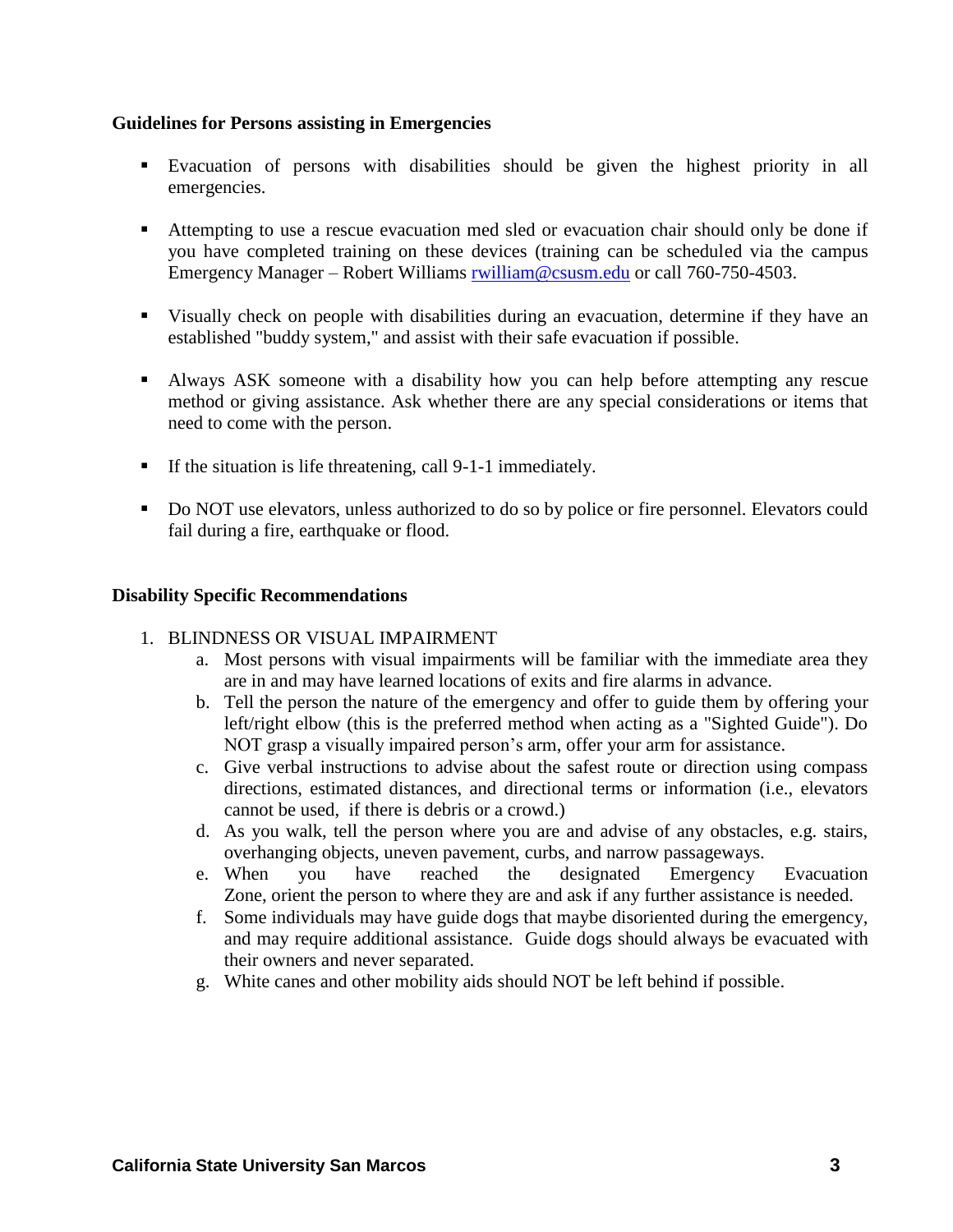#### 2. DEAFNESS OR HEARING LOSS

- a. Most structures on campus are equipped with visual (flashing light) evacuation strobes and persons with impaired hearing may need assistance identifying verbal instructions and emergency exists.
- b. Alternative warning techniques Two (2) methods of warning are:
	- i. Write a note stating what the emergency is and what the evacuation route is i.e. "Fire - go out the rear door to Parking Lot".
	- ii. Turn the room lights on and off to gain attention then indicate through hand gestures or writing (i.e. on a whiteboard) what is happening and where to go.
- c. Offer visual instructions for the safest route or directions by pointing toward exits or evacuation map.
- d. People who cannot speak loudly, or with voice/speech impairments, may be carrying a whistle or have other means of attracting attention of others. There are apps available that can be used to make loud whistle noise or even to permit your SMART phone to provide a strobe type light effect.

#### 3. MOBILITY IMPAIRMENTS

- a. People with mobility-impairments should NOT be evacuated by untrained personnel unless the situation is life threatening. It may be necessary to help clear the exit route of debris (if possible) so that the person with a disability can move out or to a safer area.
- b. If people with mobility impairments cannot exit, they should move to a safer area, e.g., the designated Emergency Assembly Point, most enclosed stairwells, or an office with the door shut which is a good distance from the hazard (and away from falling debris in the case of earthquakes.)
- c. Notify first responders immediately about any people remaining in the building and their locations.
- d. First responders will decide whether people are safe where they are, and will evacuate them as necessary.
- e. If people are in immediate danger and cannot be moved to a safer area to wait for assistance, it may be necessary, only if you have had training, to evacuate them using an evacuation chair or med sled. Check with the Building Marshal for the availability of an evacuation chair if needed.

#### 4. NON-AMBULATORY

- a. Most people who are non-ambulatory will be able to exit safely without assistance in most single story buildings.
- b. All multi story buildings may require persons to be assisted or evacuated. It may be necessary, only if you have had training, to evacuate them using an evacuation chair or med sled. Some people have no upper trunk or neck strength to assist in being carried out. Some people have minimal ability to move and lifting them may be dangerous to their well-being.
- c. Notify first responders immediately about anyone remaining in a building and their location.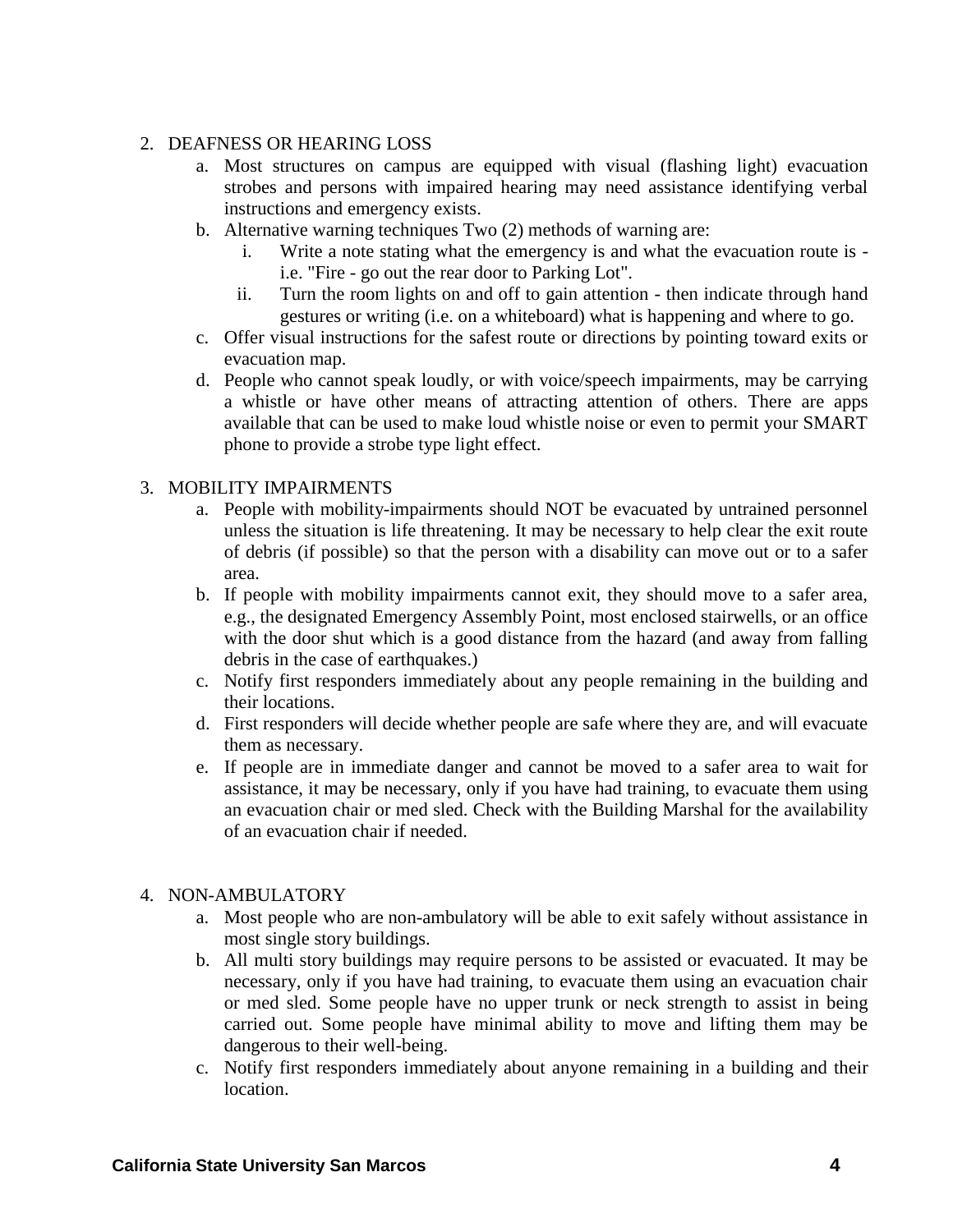- d. First responders will decide whether people are safe where they are, and will evacuate them as necessary.
- e. If at all possible, wheelchairs should not be left behind. Wheelchairs have many movable weak parts, which were not constructed to withstand the stress of lifting (e.g., the seat bar, footplates, wheels, movable armrests).
- f. Frequently, persons who are non-ambulatory can have respiratory complications or rely on electric artificial respirators. They should be given priority assistance if there is smoke or fumes, as their ability to breathe is seriously in danger.
- g. Power wheelchairs may have heavy batteries, which are difficult to remove. In this situation, the best response may be to ask the person to transfer to an evacuation chair, if one is available, so that they can be moved immediately. If it is not possible for the person to be removed from the chair (i.e., if the person uses respiratory equipment that is attached to the chair), wait for assistance. If attempting to move a power wheelchair, remove the batteries. Make sure the footrests are locked, the motor is off, and it is in neutral gear. Some power wheelchairs and scooters may not have heavy battery packs, and may be moved with little difficulty.
- h. If the person prefers to be removed from their wheelchair, their needs and preferences will vary. Always consult the person as to their preference with regard to:
	- i. Ways of being removed from a wheelchair
	- ii. The number of people needed for assistance
	- iii. If a seat cushion or pad should be brought along with them if they are removed from the wheelchair
	- iv. After-care. If a person is removed from the wheelchair (i.e. a stretcher, chair with cushion pad, or car seat) perhaps paramedic assistance might be needed
- i. The person will want their wheelchair retrieved as soon as possible. The wheelchair is essential to the person's mobility and should be given a high priority to be retrieved as soon as possible. Inform Emergency Personnel of the location of wheelchairs to be retrieved.

#### 5. POWER OUTAGES:

- a. If an outage occurs during the day, persons with disabilities may choose to wait in the building for electricity to be restored. Move near a window where there is natural light and access to a working telephone. It is important to keep in mind that campus phones may not work in a power outage but a SMART phone might be operational. Building Marshals or other campus personnel should be notified if a person is stuck in a building due to a power outage. Make sure they know exactly where to find the person. Try and obtain the person's full name, cell phone number, provide a physical description and where they are located in the building.
- b. If an evacuation order has been issued or the outage occurs then call University Police at 911 to request evacuation assistance.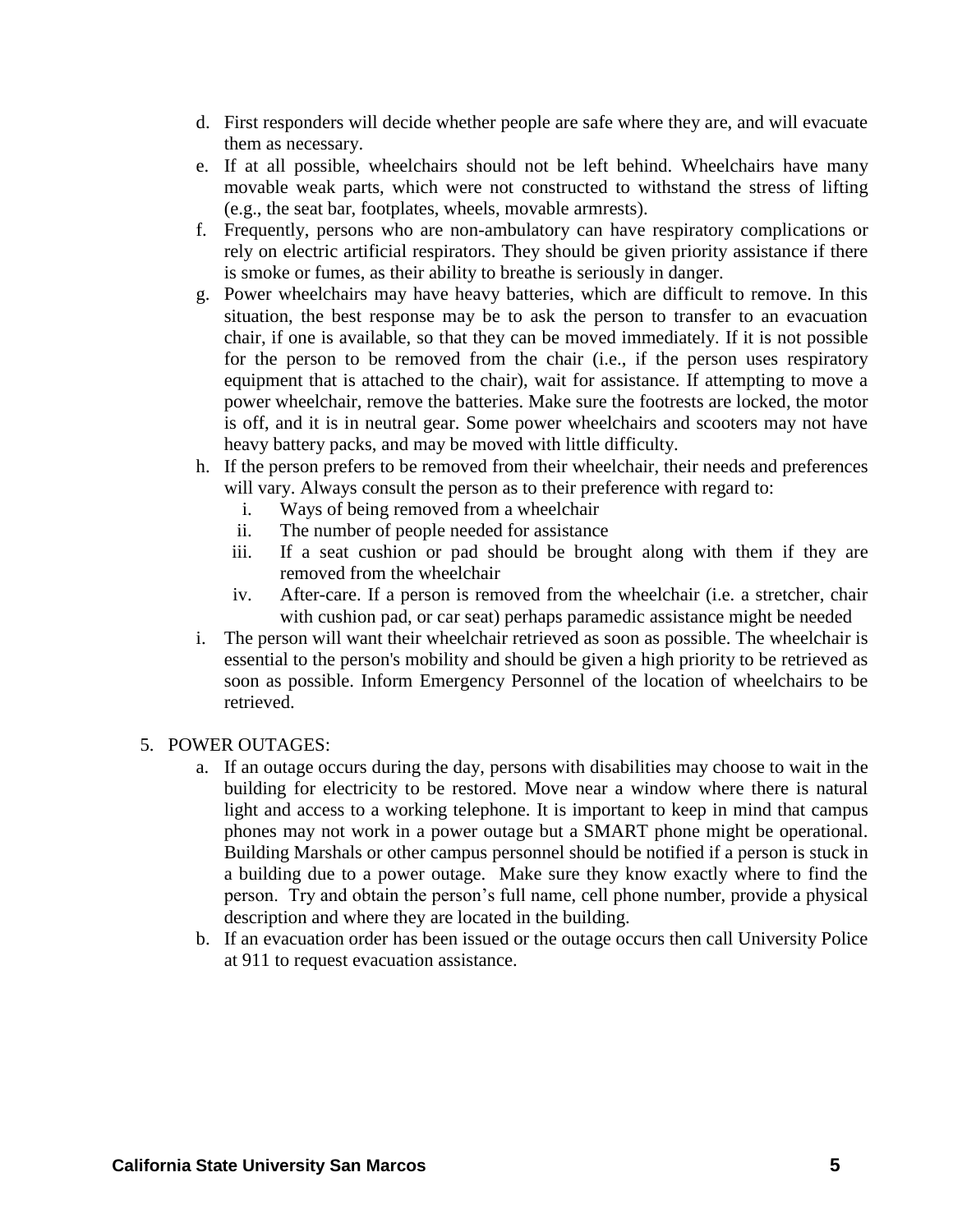#### **Evacuation Tips and Overview**

Evacuation is difficult and uncomfortable for both the rescuers and the person being assisted. Some people have conditions that can be aggravated or triggered if they are moved incorrectly. Remember that environmental conditions (smoke, debris, loss of electricity) will complicate evacuation efforts.

The following guidelines are general and may not apply in every circumstance.

- 1. Building occupants should be invited to volunteer ahead of time to assist people with disabilities in an emergency. If a volunteer is not available, designate someone to assist who is willing to accept the responsibility.
- 2. Two or more trained volunteers, if available, should conduct the evacuation and relay teams established if the evacuation is more than three flights.
- 3. Always ASK people with disabilities how you can help BEFORE attempting any rescue technique or giving assistance. Ask how they can best be assisted or moved, and if there are any special considerations or items that need to come with them. Lifting a person may be harmful. Ask whether a seat cushion or pad should be brought along. Wheelchairs were not designed to handle the stress of lifting. Batteries may have to be removed and life support equipment could be connected.
- 4. Before attempting an evacuation, volunteers and people being assisted should discuss how any lifting will be done and where they are going.
- 5. Ask permission of the evacuee if an evacuation chair or similar device is being considered as an aid in an evacuation. When using such devices, make sure the person is secured properly. Proper lifting techniques (e.g., bending the knees, keeping the back straight, holding the person close before lifting, and using leg muscles to lift) should be used to avoid injury to rescuers' backs. Rest at landings if necessary.
- 6. A straight back chair or evacuation chair may require at least three strong people who can control the chair (if the person agrees to this method.)
- 7. Service animals should always be evacuated with their owners and never be separated.

Everyone needs to take responsibility for preparing for emergencies. Persons with disabilities should consider what they would do and whether they need to take additional steps to prepare.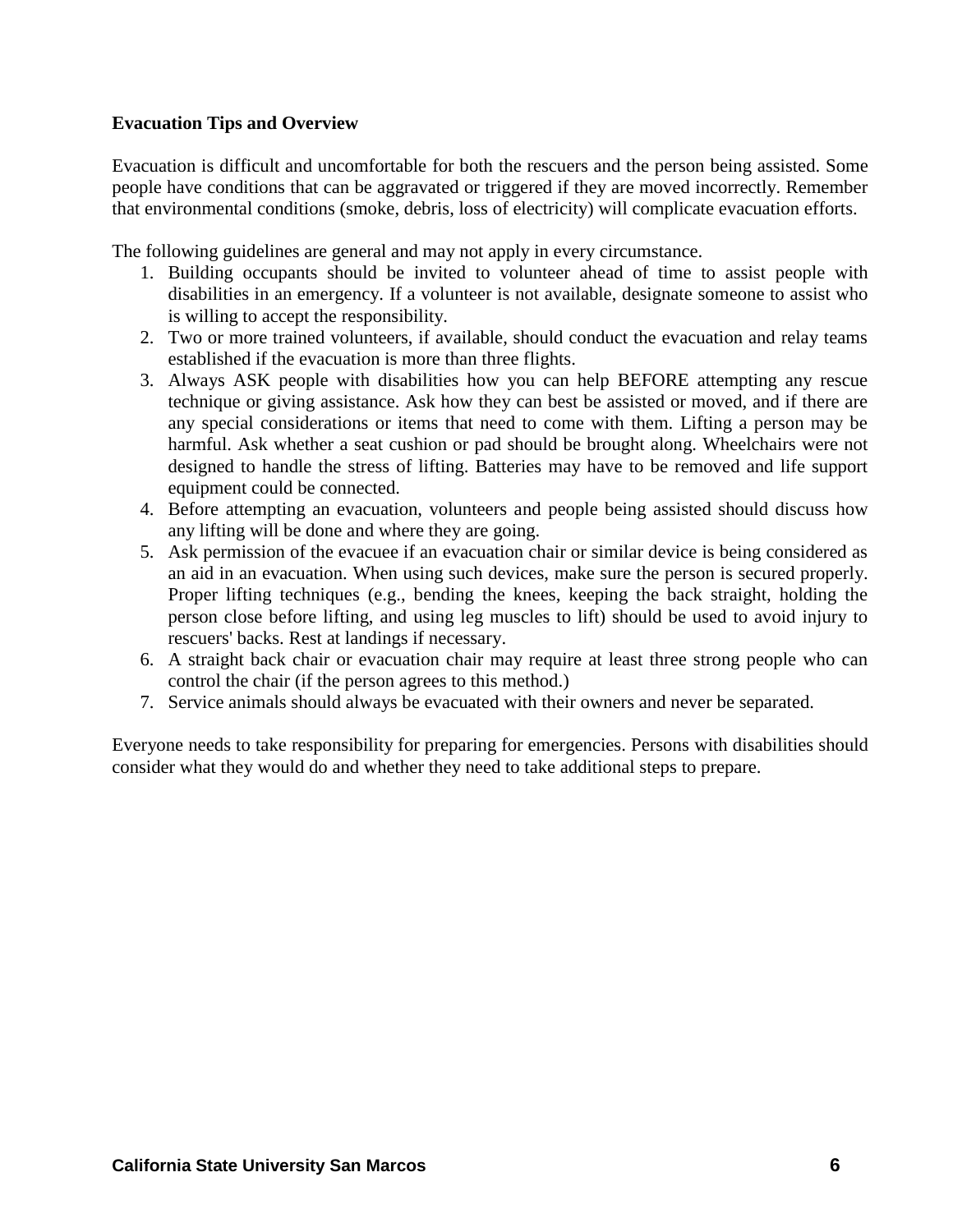#### **Guidelines for Building Marshals**

Prior to an emergency, the Building Marshal should:

- 1. Develop a plan to communicate with University Police during the emergency and a plan to accommodate anyone who might be injured or trapped during an emergency.
- 2. Give University Police the location of individuals with disabilities who cannot be safely evacuated. Obtain the person's name, phone number and off campus contact person as well.
- 3. Determine a place for those evacuating the building to meet (Evacuation Zone). The Building Marshals need to know the location of the evacuation destination. For information on evacuation, zones please check our Emergency Management web page at [www.csusm.edu/em](http://www.csusm.edu/em) or call University Police at 760-750-4567.
- 4. Know primary and alternate routes of evacuation.
- 5. Identify faculty and staff with disabilities who are permanently assigned to space on each Building Marshal's floor.
- 6. Develop a system of communicating with persons with hearing impairments who you know are typically located in your assigned building (hand signals or written instructions on cards or on your SMART phone).

In the event of an emergency, the Building Marshal's should:

- 1. Call 911 right away and give description and location of emergency.
- 2. Notify all individuals on the floor of the nature of the emergency, the direction they should go to evacuate and where to go once they have left the building. In the case of classrooms and lecture halls this responsibility falls to the instructor of each class. Instructors should be familiar with exit routes, alternate exit routes and evacuation zones.
- 3. If there is no immediate danger, consider leaving the person where they are, and immediately inform University Police and/or First Responders of the person's location, or call 911 for assistance. In a life-threatening situation, where immediate evacuation is necessary, the following options may be exercised:
	- a. Personally assist the individual down the stairs. Some crutch and cane users may be able to use the stairs and some may not. Please ask them.
	- b. In certain situations, a judgment call may be needed. For example, badly hurt individuals should not normally be moved, but there might be a greater danger to the individual if they are not moved, as in the case of a fire.
- 4. Once you have notified everyone on the floor to evacuate, notify University Police and/or First Responders of persons with disabilities or those with injuries who were not able be to be evacuated. Provide a detailed description of the individual, their name, age, gender and their location. (provide a cell phone number if possible)
- 5. Do not stay in the building any longer than it is safe to do so.

Wait for further direction from University Police and/or First Responders before re-entering the building.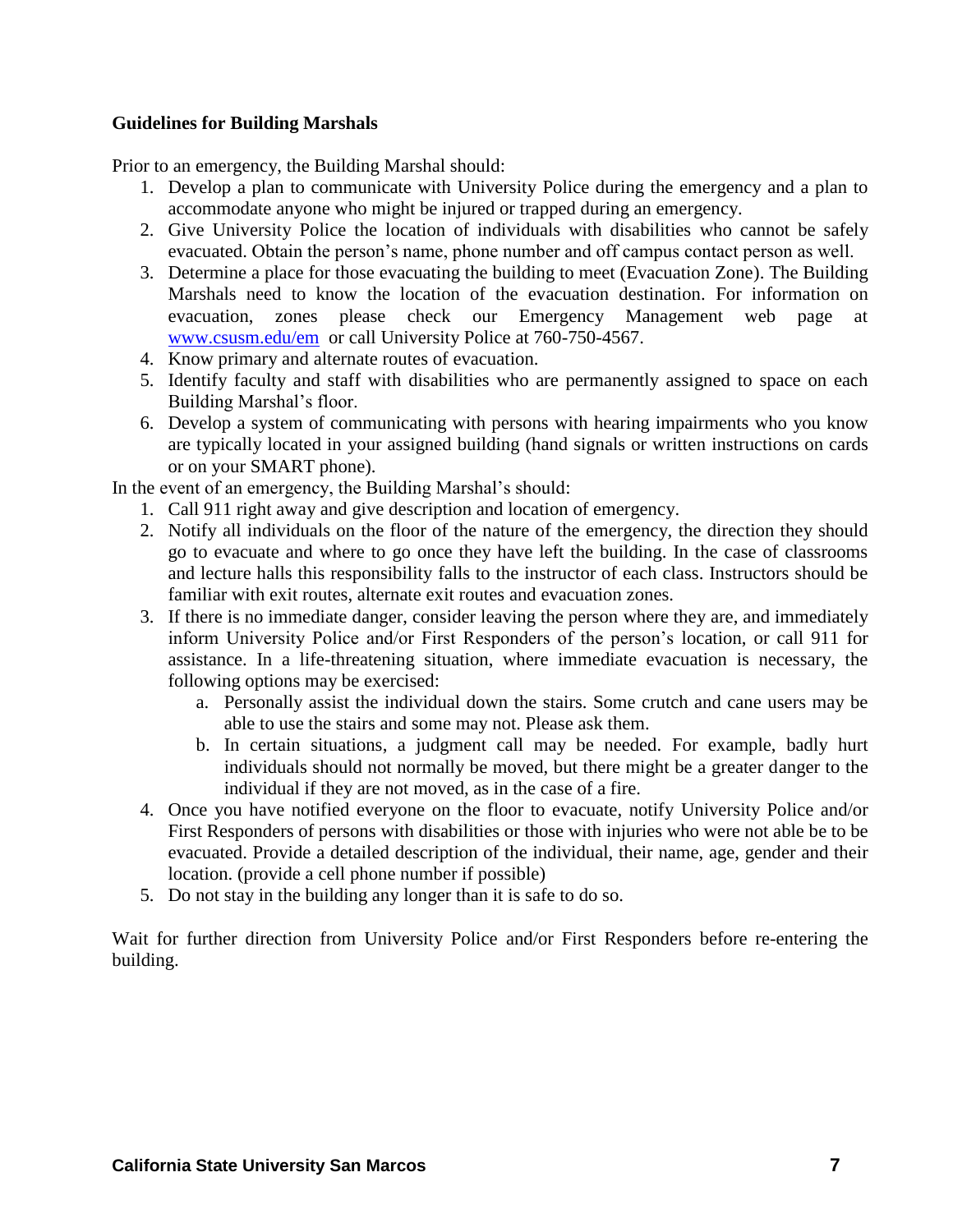#### **Evacuation Chairs**

Building Marshals, CERT Team Member and Police Officers should be trained on the proper use of Campus Evacuation Chairs, currently located in the following:

| <b>Building</b>                         | Chair          | Location                                   |
|-----------------------------------------|----------------|--------------------------------------------|
|                                         |                | 4th Flr North Stairwell, 3rd Flr Center    |
| Academic Hall                           | $\overline{2}$ | Stairwell                                  |
| <b>Craven Hall</b>                      | $\overline{2}$ | 6th Flr Rotunda, 2nd Flr Rotunda           |
| Kellogg Library                         | $\overline{2}$ | 4th Flr, 5th Flr Center Stairwell          |
| Markstein Hall                          | 3              | 2nd Flr, 3rd Flr, 4th Flr Center Stairwell |
| Science Hall 1                          | $\mathbf{1}$   | 3rd Flr East Stairwell                     |
| Science Hall II                         | $\mathbf{1}$   | 4th Flr West Stairwell                     |
| Social<br>and<br>Behavioral<br>Science  |                |                                            |
| <b>Building</b>                         | 3              | 2nd Flr, 3rd Flr, 4th Flr Center Stairwell |
| University Hall                         | 1              | 4th Flr North Stairwell                    |
| <b>Arts Building</b>                    | <b>No</b>      | Ground access throughout                   |
| <b>Center for Children and Families</b> | No             | Ground access                              |
| <b>Field House</b>                      | <b>No</b>      | Ground access                              |
| <b>Foundation Classroom Building A</b>  | No             | Ground access                              |
| <b>Foundation Classroom Building B</b>  | <b>No</b>      | Ground access                              |
| <b>McMahan House</b>                    | <b>No</b>      | Ground access                              |
| <b>Public Safety Building</b>           | <b>No</b>      | Ground access                              |
| <b>Sports Center</b>                    | No             | Ground access                              |
| Student Health and Counseling           |                |                                            |
| <b>Services Building</b>                | <b>No</b>      | Ground access                              |
| <b>University Student Union</b>         | <b>No</b>      | Ground access throughout                   |
| <b>University Services Building</b>     | <b>No</b>      | Ground access                              |
| <b>Central Plant</b>                    | <b>No</b>      | Ground access                              |
| <b>University Village Apartments</b>    | <b>No</b>      |                                            |
| <b>Quad Apartments</b>                  | No             |                                            |